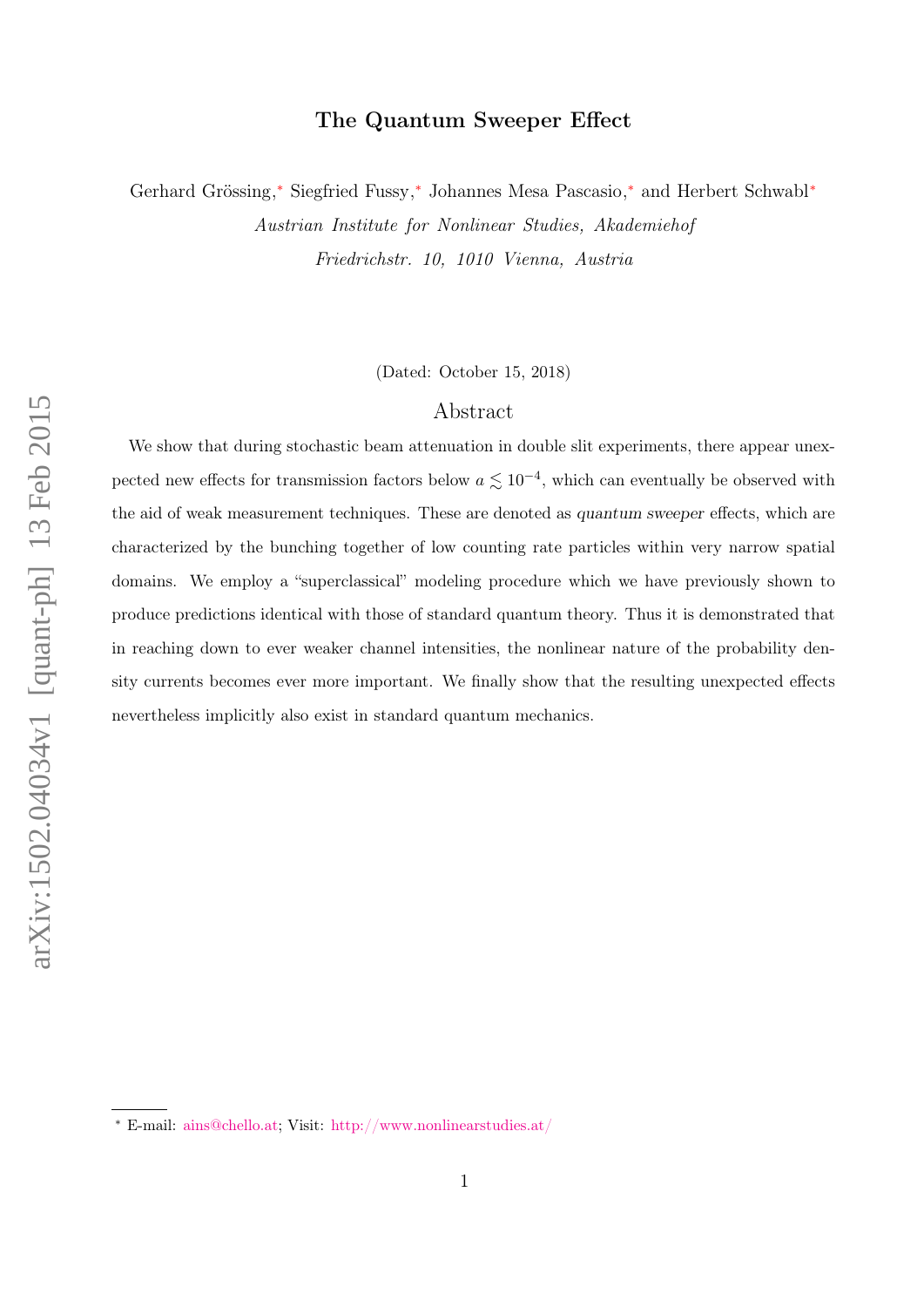#### 1. INTRODUCTION

In his criticism of David Bohm's causal interpretation of the quantum mechanical formalism, Isidor Rabi made the following statement in the 1950ies which is still shared by quite some researchers today: "I do not see how the causal interpretation gives us any line to work on other than the use of the concepts of quantum theory. Every time a concept of quantum theory comes along, you can say yes, it would do the same thing as this in the causal interpretation. But I would like to see a situation where the thing turns around, when you predict something and we say, yes, the quantum theory can do it too." [\[1\]](#page-13-0)

Although doubtlessly the project of a causal interpretation á la de Broglie–Bohm has gained momentum in recent years, with many of its results exhibiting more detailed illustrations via particle trajectories, in fact no experimental prediction unknown to orthodox quantum theory has yet arisen from this approach.

However, in the present paper we discuss a finding based on a causal view of quantum mechanics that amounts to a new effect which has so far eluded orthodox quantum mechanics. Specifically, we recently reported theoretical results from extreme beam attenuation techniques in double-slit experiments whose phenomenology is described by what we term the quantum sweeper effect. [\[2\]](#page-13-1) The discovery of this effect is due to our causal subquantum model for quantum systems, whose central features can be shown to exactly match with the de Broglie–Bohm theory [\[3\]](#page-13-2).

In Chapter 2 of this paper, we firstly present the quantum sweeper effect in said subquantum scenario. Chapter 3, then, discusses the consequences of the mentioned beam attenuation techniques in purely quantum mechanical language, thus showing that the latter does provide statements in line with, but not as detailed as, the effect described in subquantum terms.

Finally, in Chapter 4 we shall discuss the significance of the sweeper effect. Essentially, we show that in employing ever weaker channel intensities, nonlinear effects become ever more important, which are generally not considered – although implicitly present – in ordinary quantum mechanics. The latter are a crucial characteristic of subquantum models as the one developed by our group, with experimental tests becoming feasible through the use of weak measurement techniques. Consequences are also discussed with respect to the meaning of the complementarity principle in the light of our new findings.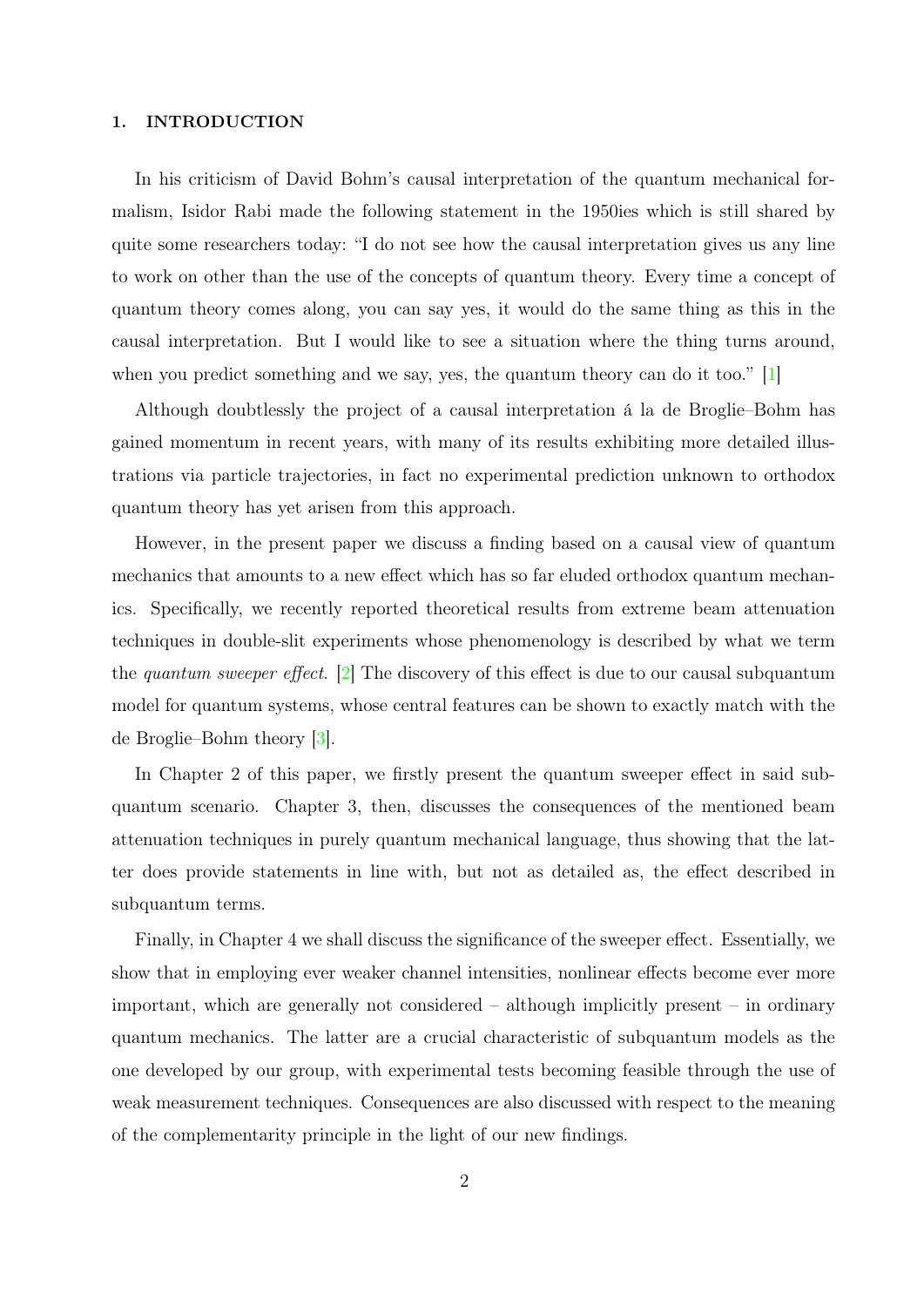Before we discuss the sweeper effect, however, some preliminaries are necessary in order to provide the appropriate context. To begin with, we recall from [\[4,](#page-13-3) [5\]](#page-13-4) that a beam chopper was employed as a deterministic absorber in one arm of a two-armed interferometer, whereas for stochastic absorption semitransparent foils of various materials were used. Despite the net effect of the same percentage of neutrons being attenuated, the quantum mechanical formalism predicts the following different behaviors for the two cases. Introducing the transmission factor a as the beam's transmission probability, in the case of a (deterministic) chopper wheel it is given by the temporal open-to-closed ratio,  $a = \frac{t_{open}}{t_{center}}$  $\frac{t_{\text{open}}}{t_{\text{open}}+t_{\text{closed}}}$ whereas for a (stochastic) semitransparent material defined by its absorption cross section, it is simply the relation of the intensity I with absorption compared to the intensity  $I_0$ without, i.e.  $a = I/I_0$ . Thus the beam modulation behind the interferometer is obtained in the following two forms. For the deterministic chopper system the intensity is, with  $\varphi$ denoting the phase difference, given by

$$
I \propto (1 - a) |\Psi_1|^2 + a |\Psi_1 + \Psi_2|^2 \propto 1 + a + 2a \cos \varphi,
$$
\n(1.1)

whereas for stochastic beam attenuation with the semitransparent material it is

<span id="page-2-0"></span>
$$
I \propto |\Psi_1 + \Psi_2|^2 \propto 1 + a + 2\sqrt{a}\cos\varphi. \tag{1.2}
$$

In other words, although the same number of neutrons is observed in both cases, in the first one the contrast of the interference pattern is proportional to a, whereas in the second case it is proportional to  $\sqrt{a}$ .

In [\[2\]](#page-13-1) we accounted for the just described attenuation effects, and we chose the usual double slit scenario, primarily because this turned out to be very useful when discussing more extreme intensity hybrids (i.e., combinations of high and very low transmission factors). Moreover, in this way we could make simple use of the essentials of our model which are employed in our explanation of the beam attenuation phenomena.

Throughout the last years we have developed an approach to quantum mechanics within the scope of theories on "Emergent Quantum Mechanics". (For the proceedings of the first two international conferences devoted to this subject, see [\[6,](#page-13-5) [7\]](#page-13-6).) Essentially, we consider the quantum as a complex dynamical phenomenon, rather than as representing some ultimatelevel phenomenon in terms of, e.g., pure formalism, wave mechanics, or strictly particle physics only. Our assumption is that a particle of energy  $E = \hbar \omega$  is actually an oscillator of angular frequency  $\omega$  phase-locked with the zero-point oscillations of the surrounding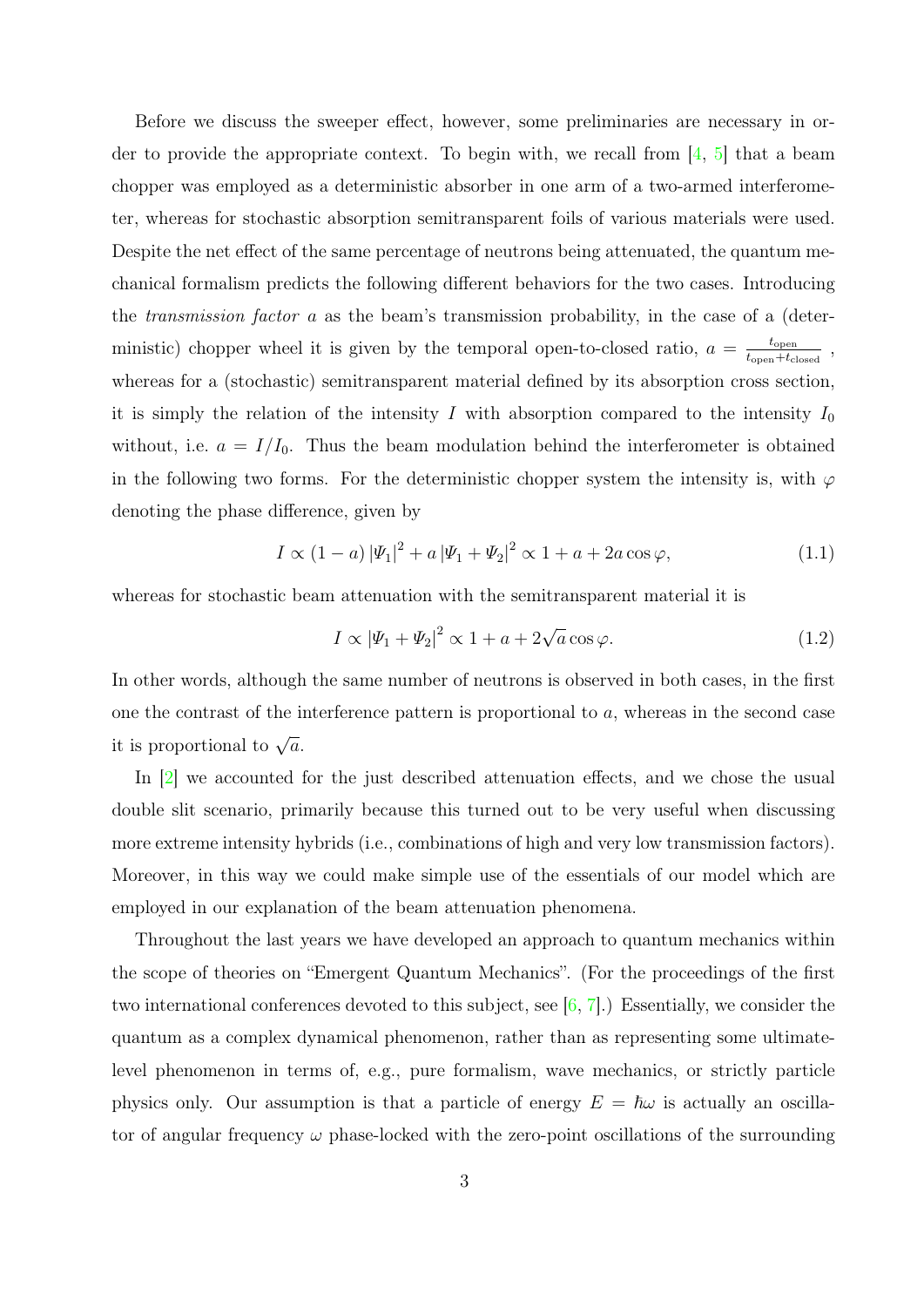environment, the latter of which containing both regular undulatory and fluctuating components and being constrained by the boundary conditions of the experimental setup via the emergence of standing waves. In other words, the particle in this approach is an offequilibrium steady-state maintained by the throughput of zero-point energy from its vacuum surroundings. This is in close analogy to the bouncing/walking droplets in the experiments of Couder and Fort's group  $[8-10]$  $[8-10]$ , which in many respects can serve as a classical prototype guiding our intuition. However, we denote our whole ansatz as "superclassical" [\[7\]](#page-13-6), because it connects the classical physics at vastly different scales, i.e. the ordinary classical one and an assumed subquantum one, with "new" effects emergent on intermediate scales, which we have come to know and describe as quantum ones.

In fact, we have succeeded in reproducing a number of quantum mechanical results with our superclassical model, i.e. without any use of the quantum mechanical formalism, like states, wave functions, et cetera. Note, moreover, that a Gaussian emerging from, say, a single slit with rounded edges (so as to avoid diffraction effects) is in our model the result of statistically collecting the effects of the aleatory bouncing of our particle oscillator. Rather, the Gaussian stands for the statistical mean of the "excitation" (or "heating up") of the medium within the confines of the slit, and later, as the bouncer/walker progresses, further away from it. We have described this in terms of a thermal environment that represents stored kinetic energy in the vacuum and that is responsible for where the particle is being guided to. For example, consider particle propagation coming out from a Gaussian slit. For a particle exactly at the center of the Gaussian, the diffusive momentum contributions from the heated up environment will on average cancel each other for symmetry reasons. However, the further off the particle is from that center, the stronger the symmetry will be broken, thus resulting in a position-dependent net acceleration or deceleration, respectively – in effect, resulting in the decay of the wave packet. (For a detailed analysis, see [\[11\]](#page-13-9).) In other words, due to wave-like diffusive propagations originating from the particle's bounces to stir up the medium of the vacuum, particle paths can be influenced by the agitations of the vacuum even in places where no other particle is around.

As already mentioned, we have shown that the spreading of a wave packet can be exactly described by combining the forward (convective) with the orthogonal diffusive velocity fields. The latter fulfill the condition of being unbiased w.r.t. the convective velocities, i.e. the orthogonality relation for the *averaged* velocities derived in [\[11\]](#page-13-9) is  $\overline{vu} = 0$ , since any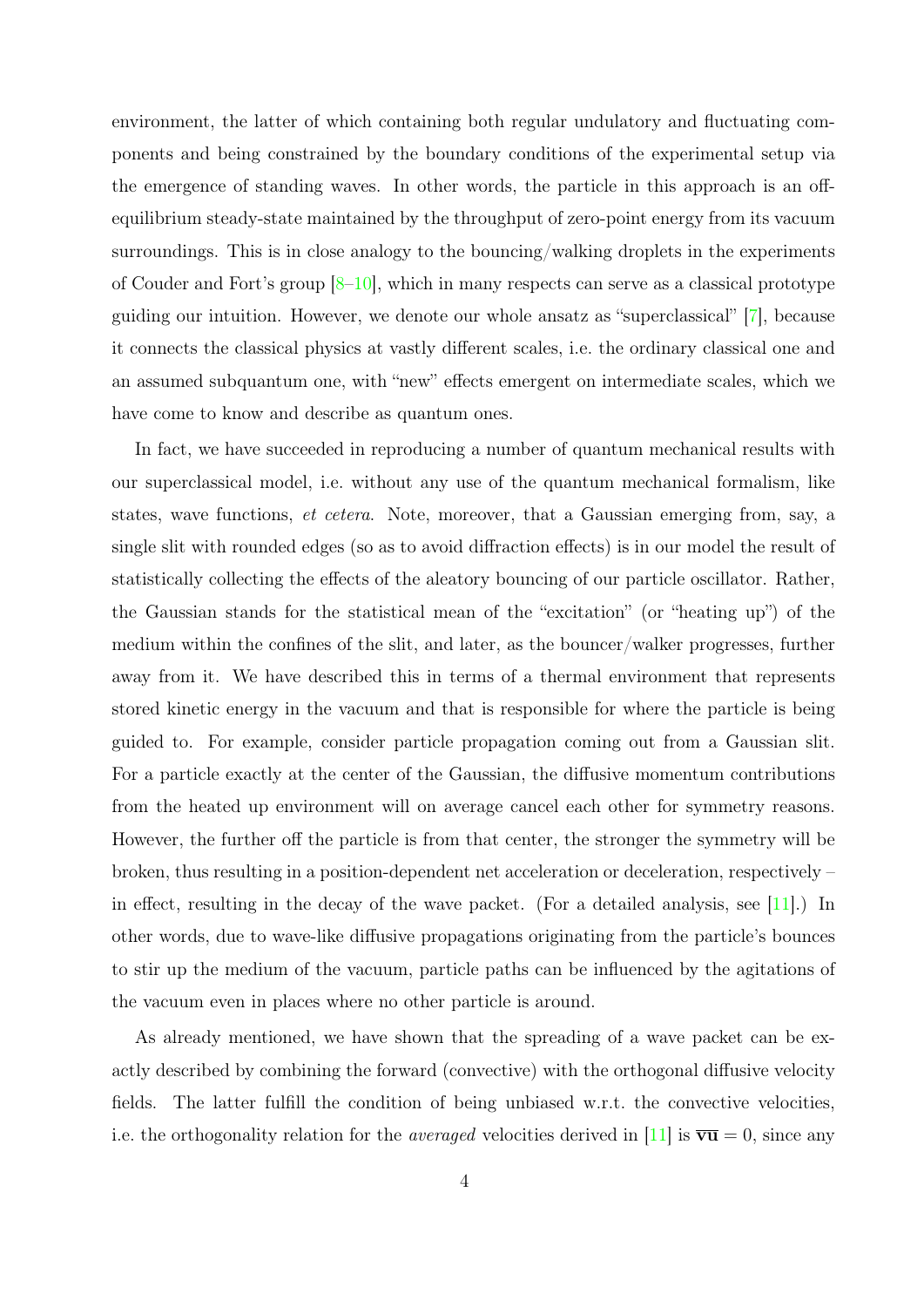fluctuations  $\mathbf{u} = \delta (\nabla S/m)$  are shifts along the surfaces of action  $S = \text{const.}$  Moreover, the fluctuations can be directed towards the left or towards the right from the mean (i.e. from the Ehrenfest trajectory), which leads us to introduce the notations  $\mathbf{u}_{iL}$  and  $\mathbf{u}_{iR}$ , respectively.

Reducing the general case discussed in [\[12\]](#page-14-0) to the double-slit case, one notes for the first and second channels the emergent velocity vectors  $\mathbf{v}_{1(2)}, \mathbf{u}_{1(2)R}$ , and  $\mathbf{u}_{1(2)L}$ , together with associated amplitudes  $R_{1(2)}$ , respectively. In order to completely accommodate the totality of the system of currents present, one obtains a local wave intensity for any velocity component, e.g. for  $\mathbf{v}_1$ , by the pairwise projection on the unit vector  $\hat{\mathbf{v}}_1$  weighted by  $R_1$  of the totality of all amplitude weighted unit velocity vectors being operative at  $(\mathbf{x}, t)$ :

$$
P(\mathbf{v}_1) = R_1 \hat{\mathbf{v}}_1 \cdot (\hat{\mathbf{v}}_1 R_1 + \hat{\mathbf{u}}_{1R} R_1 + \hat{\mathbf{u}}_{1L} R_1 + \hat{\mathbf{v}}_2 R_2 + \hat{\mathbf{u}}_{2R} R_2 + \hat{\mathbf{u}}_{2L} R_2).
$$
(1.3)

The local current attributed to each velocity component is defined as the corresponding "local" intensity-weighted velocity, e.g. for  $v_1$  it is given as  $J(v_1) = v_1P(v_1) =$  $\mathbf{v}_1 (R_1^2 + R_1 R_2 \cos \varphi)$ . The local intensity of a partial current is dependent on all other currents, and the total current itself is composed of all partial components, thus constituting a representation of what we call relational causality. After a short calculation, the total current turns out as  $\mathbf{J}_{\text{tot}} = \mathbf{v}_1 P(\mathbf{v}_1) + \mathbf{u}_{1R} P(\mathbf{u}_{1R}) + \mathbf{u}_{1L} P(\mathbf{u}_{1L}) + \mathbf{v}_2 P(\mathbf{v}_2) + \mathbf{u}_{2R} P(\mathbf{u}_{2R}) + \mathbf{u}_{2L} P(\mathbf{u}_{2L}),$ which, by identifying the resulting diffusive velocities  $\mathbf{u}_{iR} - \mathbf{u}_{iL}$  with the effective diffusive velocities  $\mathbf{u}_i$  for each channel, finally leads to

<span id="page-4-1"></span>
$$
\mathbf{J}_{\text{tot}} = R_1^2 \mathbf{v}_1 + R_2^2 \mathbf{v}_2 + R_1 R_2 (\mathbf{v}_1 + \mathbf{v}_2) \cos \varphi + R_1 R_2 (\mathbf{u}_1 - \mathbf{u}_2) \sin \varphi.
$$
 (1.4)

The trajectories or streamlines, respectively, are given by

<span id="page-4-0"></span>
$$
\dot{\mathbf{x}} = \mathbf{v}_{\text{tot}} = \frac{\mathbf{J}_{\text{tot}}}{P_{\text{tot}}}.
$$
\n(1.5)

As first shown in [\[13\]](#page-14-1), by re-inserting the expressions for convective and diffusive velocities, respectively, i.e.

<span id="page-4-2"></span>
$$
\mathbf{v}_{i} = \frac{\nabla S_{i}}{m}, \quad \text{and} \quad \mathbf{u}_{i} = -\frac{\hbar}{m} \frac{\nabla R_{i}}{R_{i}}, \qquad (1.6)
$$

one immediately identifies Eq.  $(1.5)$  with the Bohmian guidance equation and Eq.  $(1.4)$  with the quantum mechanical pendant for the probability density current  $[14]$ . As we have shown also the latter identity, we are assured that our results are the same as those of standard quantum mechanics – provided, of course, that generally (i.e. in the standard quantum as well as in our ansatz) the idealization of using Gaussians or similar regular distribution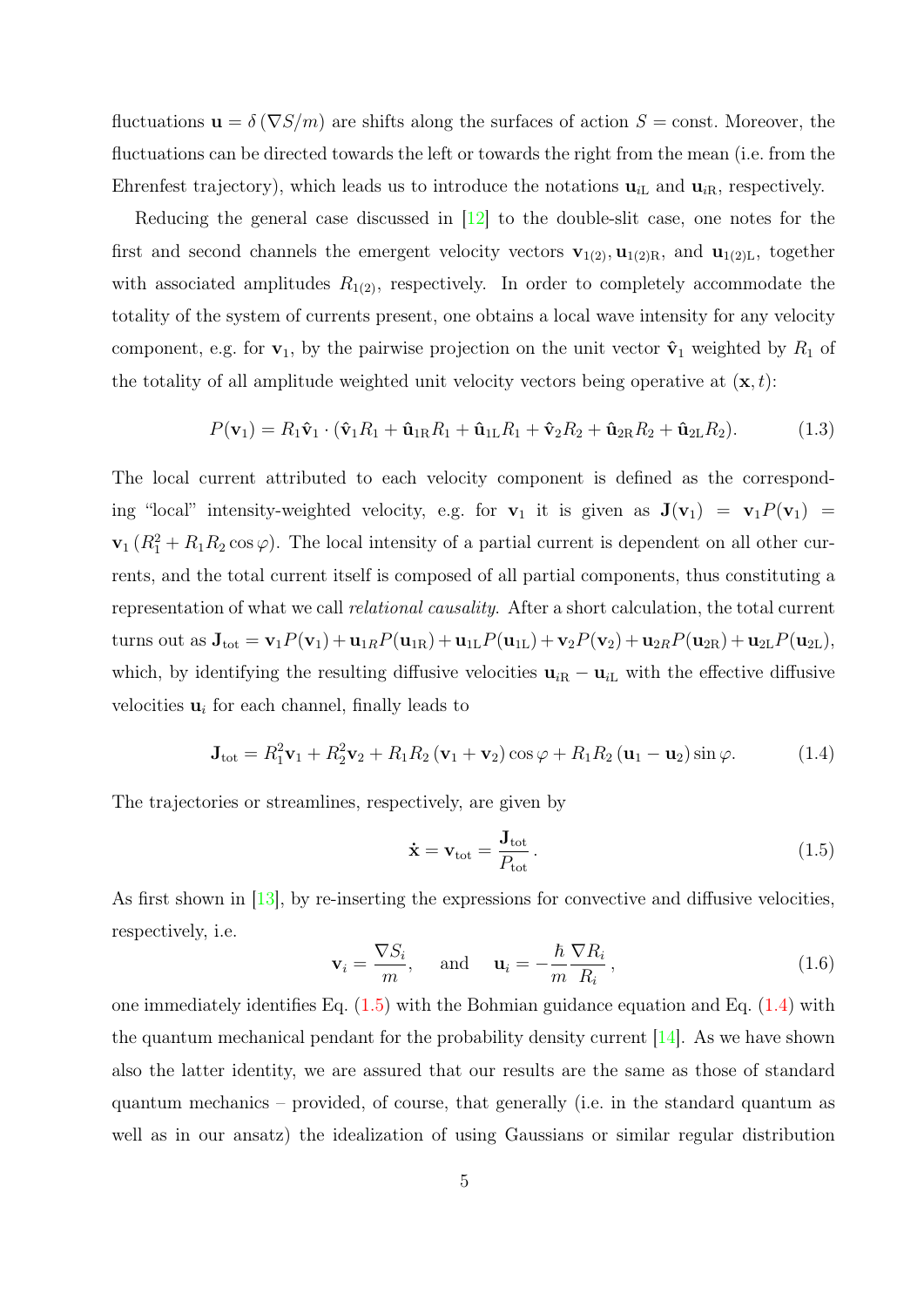functions is applicable for the high degrees of attenuation studied here. However, as in our model we can also make use of the velocity field to plot the averaged particle trajectories, we can in principle provide a more detailed picture, in similar ways to the Bohmian one, but still not relying on any quantum mechanical tool like a wave function, for example.

In interpreting their results of the beam attenuation experiments with neutrons, Rauch *et al.* found evidence in support of the complementarity principle. That is, the more pronounced the visibility of the interference fringes, the less which-path knowledge one can have of the particle propagation, and vice versa: the higher the probability is for a particle to take a path through one certain slit, the less visible the interference pattern becomes. This was in fact confirmed in the above-mentioned neutron interferometry experiments, albeit to a lesser degree for very low counting rates. In particular, the authors of  $\begin{bmatrix}4, 5\end{bmatrix}$  often use expressions such as the "particle-like" or the "wave-like" nature of the quantum system studied, depending on whether which-path information or interference effects are dominant, respectively. While this is all correct as far as the mentioned papers are concerned, an extrapolation of the use of "particle-like" or "wave-like" attributed to more extreme intensity hybrids is not guaranteed. In fact, we shall show below a particular effect which undermines said dichotomy of "particle-like" and "wave-like" features, thereby calling for an improved, more general analysis of possible relationships between particle and wave features.

# 2. THE QUANTUM SWEEPER EFFECT DURING STOCHASTIC BEAM AT-TENUATION IN THE DOUBLE SLIT AND ITS SUPERCLASSICAL MODELING

Let us start with a discussion of stochastic attenuation using a coherent beam in a doubleslit experiment. With the intensity distribution being recorded on a screen, we are going to discuss a particular effect of the attenuation of one of the two emerging Gaussians at very small transmission factors. With the appropriate filtering of the particles going through one of the two slits, the recorded probability density on a screen in the surroundings of the experiment will appear differently than what one would normally expect. That is, even if one had a low beam intensity coming from one slit, one would expect the following scenario according to the usual quantum mechanical heuristics: The interference pattern would more and more become asymmetric in the sense that the contributions from the fully open slit would become dominant until such a low counting rate from the attenuated slit is arrived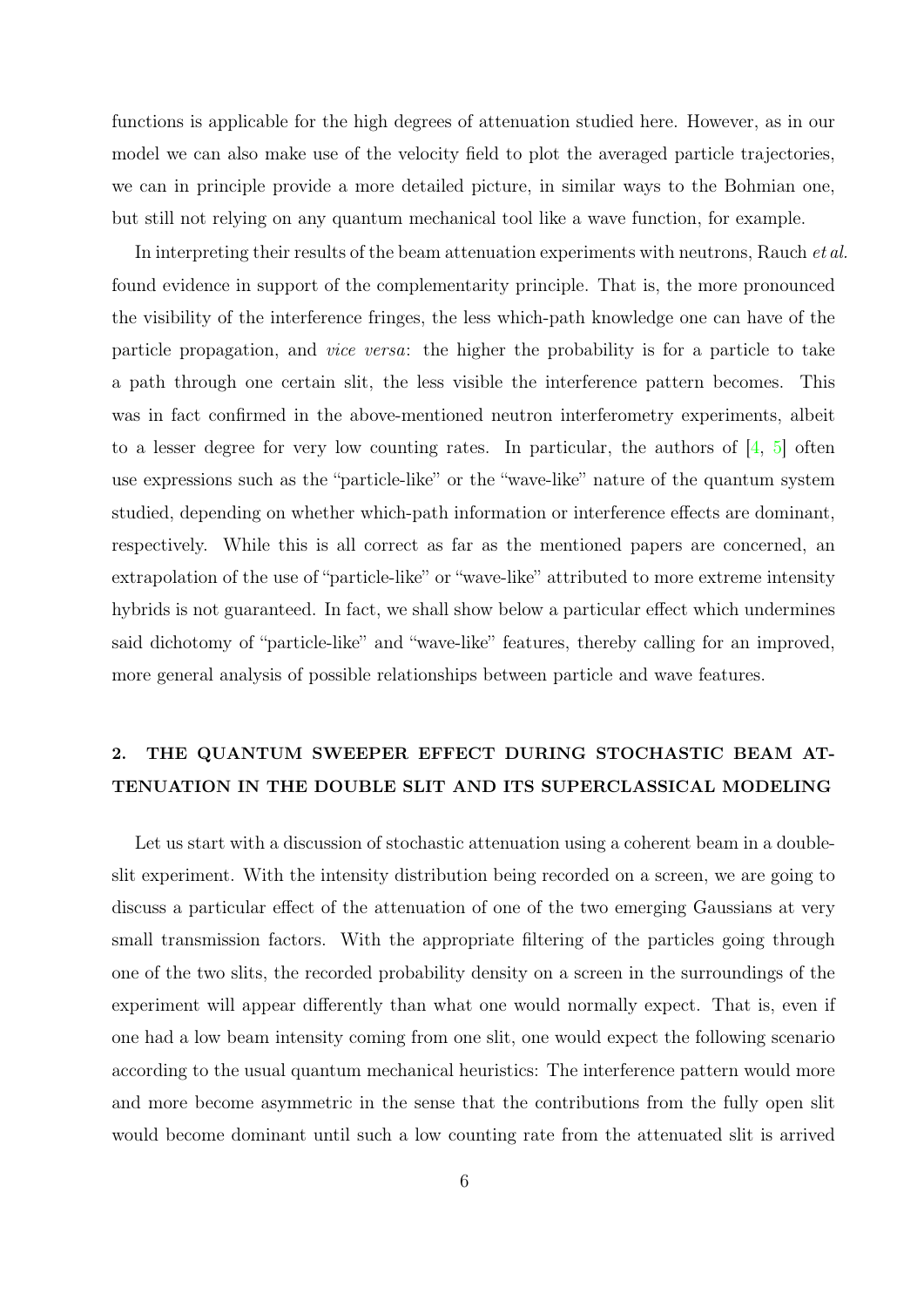<span id="page-6-0"></span>

Figure 2.1: Trajectory behavior during the *quantum sweeper effect* for different transmission factors  $a$  at the right slit of a double slit setup: With ever lower values of  $a$ , one can see a steadily growing tendency for the originally dominant interference fringes to disappear and for the low counting rate particles of the attenuated beam to become swept aside. In our model, this phenomenology is explained by processes of diffusion due to the presence of accumulated kinetic energy mainly in the "strong" beam. The sweeper effect is thus the result of the vacuum heat sweeping aside the very low intensity beam, with a "no crossing" line defined by the balancing out of the osmotic momenta coming from the two beams, respectively. Throughout this paper, to demonstrate the effect more clearly, the same number of trajectories for each slit is displayed.

at that essentially one would have a one-slit distribution of recorded particles on the screen.

Interestingly, this is not exactly what one obtains at least for very low values of a when going through the calculations and/or computer simulations with our superclassical bouncer model. The latter consists, among other features, in an explicit form of the velocity field emerging from the double slit, as well as of the probability density current associated with it.

Fig. [2.1](#page-6-0) shows the quantum sweeper effect: a series of probability density distributions plus averaged trajectories for the case that the intensity in slit 2 is gradually diminished. We use the same model as in [\[13\]](#page-14-1), or [\[15\]](#page-14-3), respectively: particles (represented by plane waves in the forward y-direction) from a coherent source passing through "soft-edged" slits in a barrier (located along the x-axis) and recorded at a screen in the forward direction, i.e. parallel to the barrier. This situation is described by two Gaussians representing the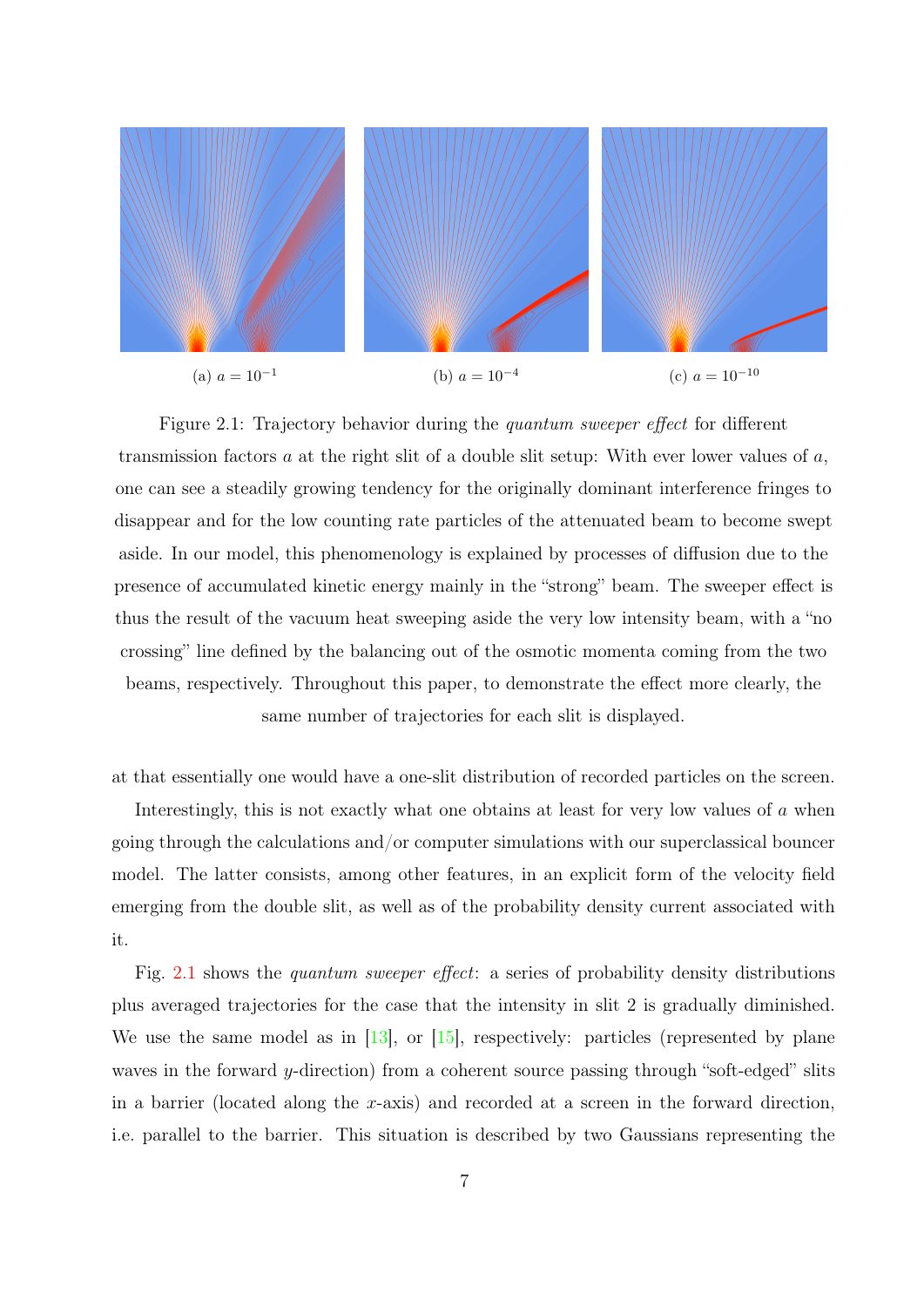totality of the effectively "heated-up" path excitation field, one for slit 1 and one for slit 2, whose centers have the same distances from the plane spanned by the source and the center of the barrier along the y-axis, respectively. Now, with ever lower values of the transmission factor a during beam attenuation, one can see a steadily growing tendency for the low counting rate particles of the attenuated beam to become swept aside. In our model, this is straightforward to understand, because we have the analytical tools to differentiate between the forward propagations  $v_i$  and the diffusive influences of velocities  $u_i$ , as distinguishable contributions from the different slits i. Thus, it is processes of diffusion which are seen in operation here, due to the presence of accumulated heat (i.e. kinetic energy), primarily in the "strong" beam, as discussed in the previous Section. So, in effect, we understand Fig. [2.1](#page-6-0) as the result of the vacuum heat sweeping aside the very low intensity beam, with a "no crossing" line defined by the balancing out of the diffusive momenta,  $m(\mathbf{u}_1 + \mathbf{u}_2) = 0$ .

Importantly, for certain slit configurations and sizes of the transmission factor, the sweeper effect leads to a bunching of trajectories which may become deflected into a direction almost orthogonal to the original forward direction. In other words, one would need much wider screens in the forward direction to register them, albeit then weakened due to a long traveling distance. On the other hand, if one installed a screen orthogonal to the "forward screen", i.e. one that is parallel to the original forward motion (and thus to the y-axis), one could significantly improve the contrast and thus register the effect more clearly. Further, we note that changing the distance between the two slits does not alter the effect, but demonstrates the bunching of the low counting rate arrivals in essentially the same narrow spatial area even more drastically. So, again, if one places a screen not in the forward direction parallel to the barrier containing the double slit, but orthogonally to the latter, one registers an increased local density of particle arrivals in a narrow spatial area under an angle that is independent of the slit distance.

Let us now turn to the case of decoherent beams. For, although we shall refrain from constructing a concrete model of decoherence and implementing it in our scheme, we already have the tools of an effective theory, i.e. to describe decoherence without the need of a specified mechanism for it. Namely, as full decoherence between two (Gaussian or other) beams is characterized by the complete absence of the interference term in the overall probability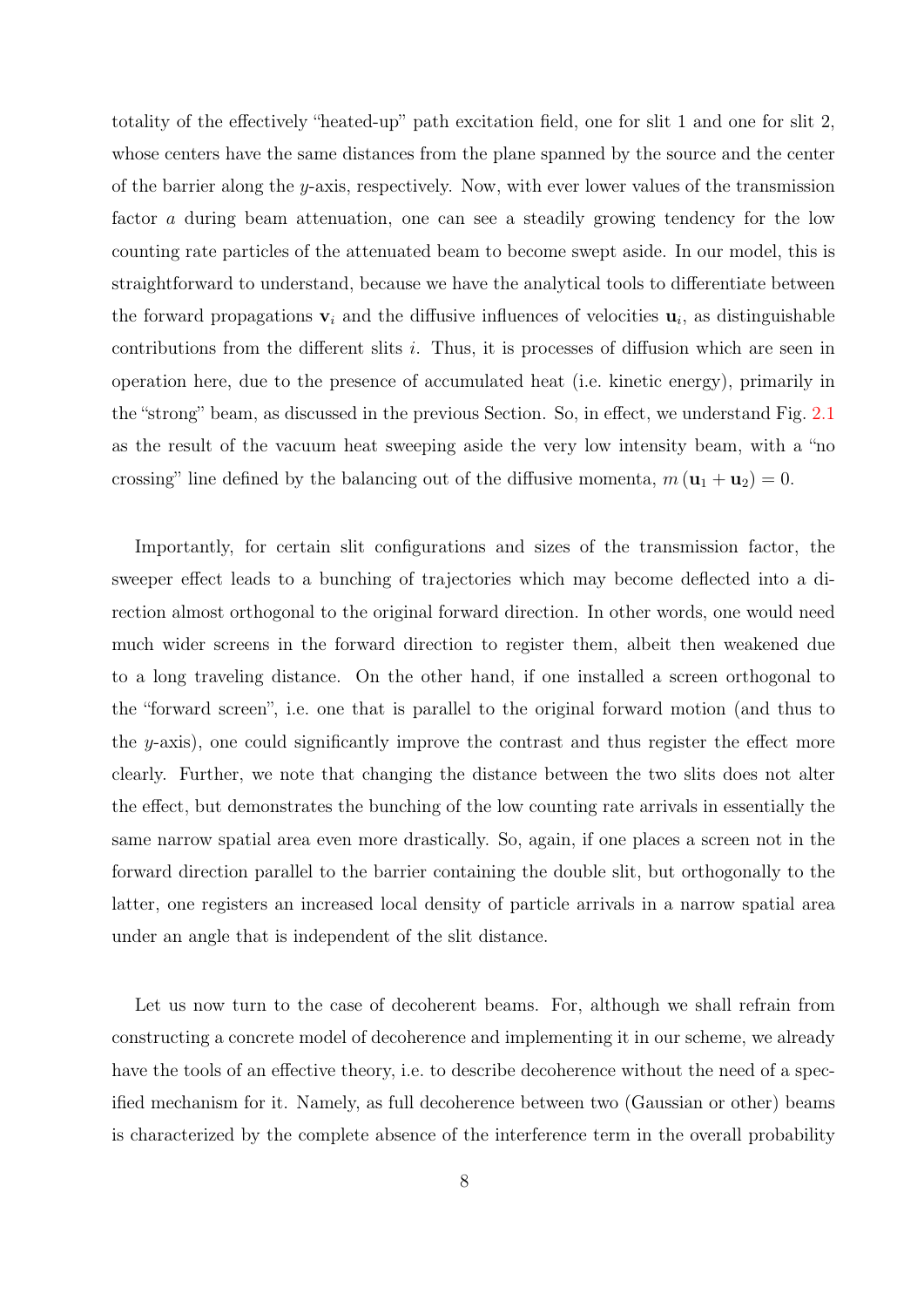distribution of the system, this means that  $P_{\text{tot}} = R_1^2 + R_2^2$ , since the interference term

<span id="page-8-0"></span>
$$
R_1 R_2 \left(\mathbf{v}_1 + \mathbf{v}_2\right) \cos \varphi = 0. \tag{2.1}
$$

If we therefore choose that on average one has  $\cos \varphi = 0$ , a situation with  $\varphi = \frac{\pi}{2}$  $\frac{\pi}{2}$  effectively describes two incoherent beams in the double-slit system. What about the two interference terms in the probability density current [\(1.4\)](#page-4-1), then? Well, the first term is identical with the vanishing [\(2.1\)](#page-8-0), but the second term, with  $\mathbf{u}_i = -\frac{\hbar}{n}$ m  $\nabla R_i$  $\frac{\nabla R_i}{R_i}$  and  $\varphi = \frac{\pi}{2}$  $\frac{\pi}{2}$  explicitly reads as

<span id="page-8-1"></span>
$$
\frac{\hbar}{m}R_1R_2\left(\frac{\nabla R_2}{R_2} - \frac{\nabla R_1}{R_1}\right) = \frac{\hbar}{m}\left(R_1\nabla R_2 - R_2\nabla R_1\right). \tag{2.2}
$$

As the distributions  $R_i$  may have long wiggly tails – summing up, after many identical runs, to a Gaussian with no cutoff, but spreading throughout the whole domain of the experimental setup  $[16]$  –, the expression  $(2.2)$  is not at all guaranteed to vanish. In fact, a look at Fig. [2.2](#page-9-0) shows that there is an effect even for incoherent beams: Although the product  $R_1R_2$  is negligible and therefore leads to no interference fringes on the screen, nevertheless expression [\(2.2\)](#page-8-1) has the effect of "bending" average trajectories so as to obey the "no crossing" rule well known from our model as well as from Bohmian theory.

In sum, then, performing a double-slit experiment with decoherent beams leads to an emergent behavior of particle propagation which can be explained by the effectiveness of diffusion waves with velocities  $u_i$  interacting with each other, thereby creating a "hot spot" where the intensity of the diffusive currents is highest and leads to a deflection into the forward direction such that no crossing of the average velocities beyond the symmetry line is made possible (Fig. [2.2a\)](#page-9-1). This is therefore in clear contradiction to the scenario where only one slit is open for the particle to go through. If the slits are not open simultaneously, the particles could propagate to locations beyond the symmetry line, i.e. to locations forbidden in the case of the second slit being open [\[17\]](#page-14-5).

As our velocity fields  $v_i$  and  $u_i$  [\(1.6\)](#page-4-2) are identical with the Bohmian and the "osmotic" momentum, respectively, one can relate them also to the technique of weak measurements. The latter have turned out  $[18-20]$  $[18-20]$  to provide said velocities as "weak values", which are just given by the real and complex parts of the quantum mechanical expression  $\frac{\langle \mathbf{r} | \hat{p} | \Psi(t) \rangle}{\langle \mathbf{r} | \Psi(t) \rangle}$ , i.e. the weak values associated with a weak measurement of the momentum operator  $\hat{p}$  followed by the usual ("strong") measurement of the position operator  $\hat{r}$  whose outcome is **r**. In other words, in principle the trajectories for intensity hybrids generally, and for the quantum sweeper in particular, are therefore accessible to experimental confirmation.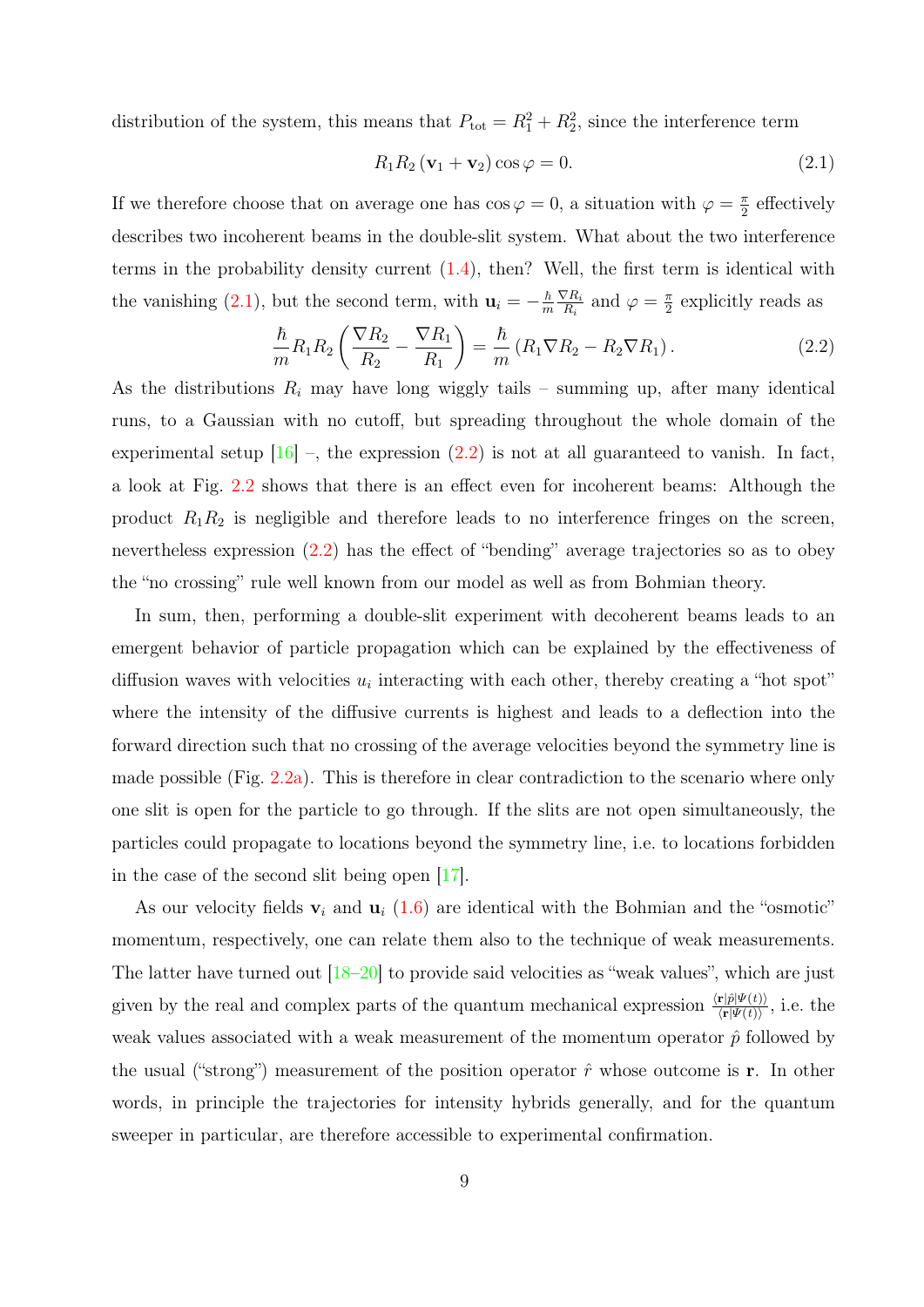<span id="page-9-1"></span><span id="page-9-0"></span>

<span id="page-9-2"></span>Figure 2.2: Double-slit experiment with completely incoherent channels. (a) The average trajectories never cross the central symmetry line, a fact due to the diffusion related "hot spot" indicated in red-to-yellow-to-white (depicting both interference terms of the total current [\(1.4\)](#page-4-1)), which represents a kinetic energy reservoir that effectively gives particles a push in the forward direction. (b) The current's interference term is now weakened by the factor  $a = 10^{-8}$ , which is why it does not affect the "strong" beam. However, it is sufficient

for the attenuated beam to become deflected and thus to produce the sweeper effect.

## 3. THE QUANTUM MECHANICAL DESCRIPTION OF THE SWEEPER EF-**FECT**

Let us now consider the stochastic attenuation discussed above in purely quantum mechanical terms. As already mentioned, the probability density distribution is given by Equation [\(1.2\)](#page-2-0). A graphic representation of this distribution in a distance of 5m from the double slit is shown in Fig. [3.1.](#page-10-0) Two cases of the attenuation factor at one of the two slits of a double slit system are shown, i.e.  $a = 10^{-4}$  and  $a = 10^{-8}$  affecting the right slit, respectively. As is to be expected, on a linear scale the distribution will appear as if practically the whole intensity goes through the left un-attenuated slit (Fig. [3.1a\)](#page-10-1). Zooming in with a factor of 1,000 as shown in Fig. [3.1b,](#page-10-2) one can see the faint rest of interference phenomena for the case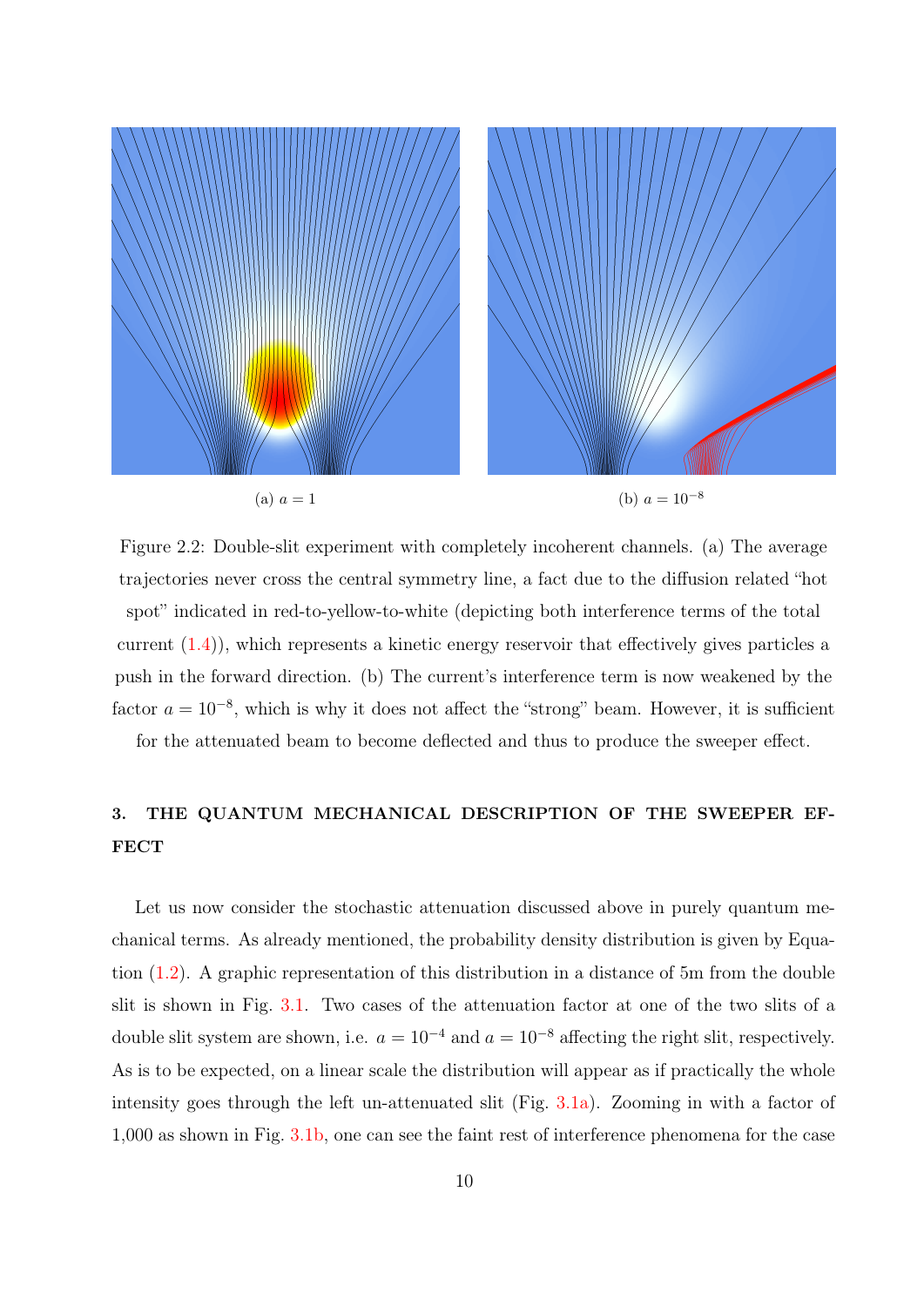<span id="page-10-1"></span><span id="page-10-0"></span>

(a) Probability density distribution  $P$  in a distance of 5 m from the double slit. The two cases of the attenuation factor at the right slit of a double slit system, i.e.  $a = 10^{-4}$  and  $a = 10^{-8}$ , respectively, essentially provide the same distribution at moderate resolution.



<span id="page-10-2"></span>(b) Same as in (a), but zooming in with a factor of 1,000. Now the two cases are discernible: note the faint rest of interference phenomena for the case of  $a = 10^{-4}$  (blue), whereas for  $a = 10^{-8}$ (red) apparently smooth behavior is seen.

<span id="page-10-3"></span>

(c) Same as in (a), but now on a logarithmic scale. Dotted initial distributions for the cases of  $a = 10^{-4}$  (blue) and  $a = 10^{-8}$  (red), respectively, develop into distributions clearly showing interference phenomena which have been "swept aside" far to the right. This sweeper effect is due to the explicit appearance of the nonlinear structure of the probability density current in these domains for very low values of a.

Figure 3.1: The sweeper effect as described by quantum mechanics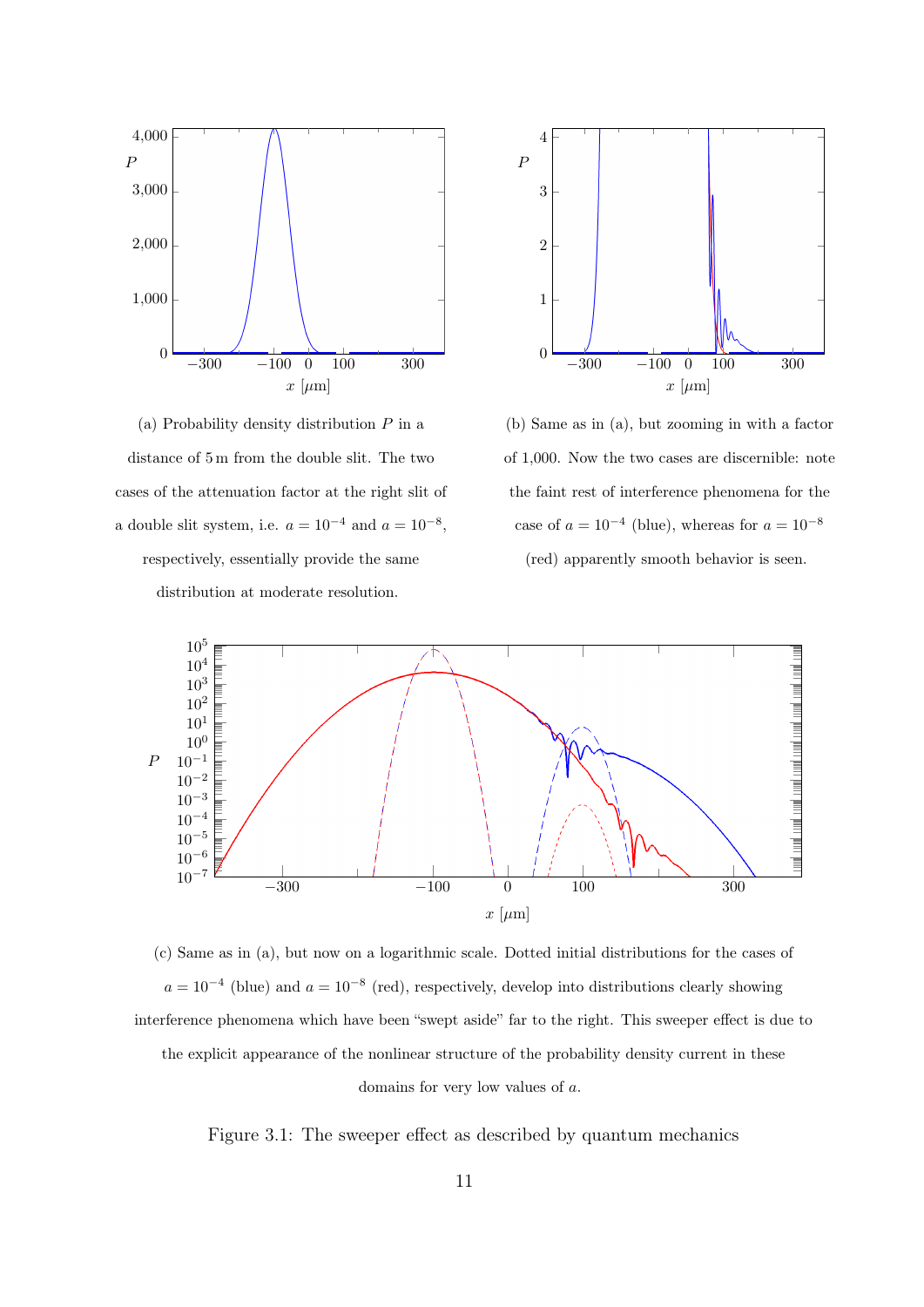of  $a = 10^{-4}$  (blue), whereas for  $a = 10^{-8}$  (red) apparently smooth behavior is seen. Still, the full effect is best visible on the logarithmic scale shown in Fig. [3.1c.](#page-10-3) Compared to the dotted initial distributions for the cases of  $a = 10^{-4}$  (blue) and  $a = 10^{-8}$  (red), respectively, the whole distribution clearly shows interference phenomena which have been "swept aside" far to the right. Thus, the quantum sweeper effect is confirmed also via orthodox language.

The bunching together of low counting rate particles within a very narrow spatial domain, or channel, respectively, counters naive expectations that with ever higher beam attenuation nothing interesting may be seen any more. The reason why these expectations are not met is given by the explicit appearance of the nonlinear structure of the probability density current  $(1.4)$  in these domains for very low values of a.

### 4. SUMMARY AND IMPLICATIONS

As for implications of our finding presented here, we shall now briefly remark on its relevance with respect to the issue of wave-particle duality. Considering the appearance of compressed interference fringes in the attenuated beam in Fig. [2.1,](#page-6-0) it is indisputable that one has to do with the result of a wave-like behavior. This is confirmed in Fig. [2.2b](#page-9-2) where the decoherent scenario is characterized by the complete absence of such wave-like behavior like interference fringes. This means, however, that an often used argument to describe the complementarity between wave- and particle-like behavior in the double slit experiment, or in interferometry, respectively, has only limited applicability, as it does not apply to intensity hybrids, since in our model the wave-like contributions due to diffusion are always present. Specifically, the relation for pure states [\[21\]](#page-14-8)

$$
D^2 + V^2 = 1,\t\t(4.1)
$$

with distinguishability

$$
D = \left| \frac{R_1^2 - R_2^2}{R_1^2 + R_2^2} \right| \tag{4.2}
$$

representing the particle-related which-path information and visibility

$$
V = \frac{|R_1 + R_2|^2 - |R_1 - R_2|^2}{|R_1 + R_2|^2 + |R_1 - R_2|^2} = \frac{2R_1R_2}{R_1^2 + R_2^2}
$$
(4.3)

the contrast of the interference fringes in the standard quantum mechanical double slit scenario, suggests that with ever lower values of  $a$  ever lower values of  $V$  are implied in a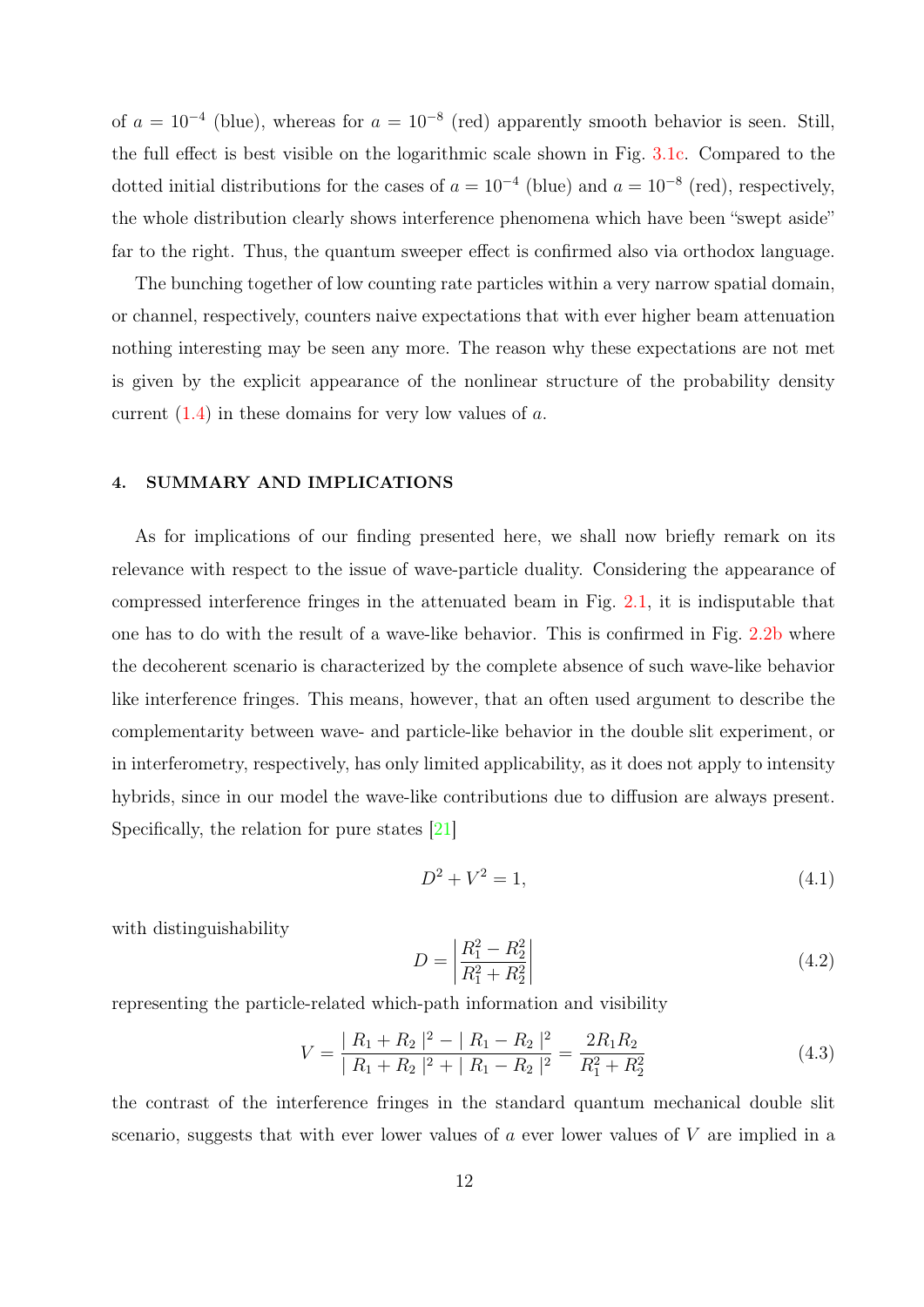constantly decreasing manner. In our case, by considering the superclassical nature of the sweeper effect, we find a deviating, characteristic signature at very low values of  $a \lesssim 10^{-4}$ . In this domain, the usual expectation would be that practically one has arrived at the "particle" side of the complementarity principle, i.e. essentially a one-slit distribution, with wave-like phenomena having almost disappeared. However, if one has a very strongly attenuated beam, the emerging behavior of its outgoing trajectories is different from a one-slit particle distribution scenario if the other slit is open and un-attenuated. The increased local relative contrast corresponding to a bunching of trajectories and due to said nonlinear effect of the probability density current is to be captured by a vertical screen (i.e. parallel to the  $y$ -axis) for optimal visibility.

We have thus shown that for transmission factors below  $a \lesssim 10^{-4}$  in intensity hybrids, new effects appear which are not taken into account in a naive, i.e. linear, extrapolation of expectations based on higher-valued transmission factors. We have described the phenomenology of these *quantum sweeper* effects, including the bunching together of low counting rate particles within a very narrow spatial domain, or channel, respectively. However, we also stress that these results are in accordance with standard quantum mechanics, since we just used a re-labeling and re-drawing of the constituent parts of the usual quantum mechanical probability density currents. However, concerning the explicit phenomenological appearances due to the nonlinear structure of the probability density current in the respective domains for very low values of a, our subquantum model is better equipped to deal with these appearances explicitly.

With the discovery of the quantum sweeper effect on the basis of a superclassical causal approach to quantum mechanics, we claim to have presented a first example as it was demanded by Rabi. We are optimistic that through further developments, both in superclassical theory employing subquantum mechanics and in weak measurement techniques capable of probing the latter regime, more unexpected new effects can be predicted and eventually be confirmed in experiment.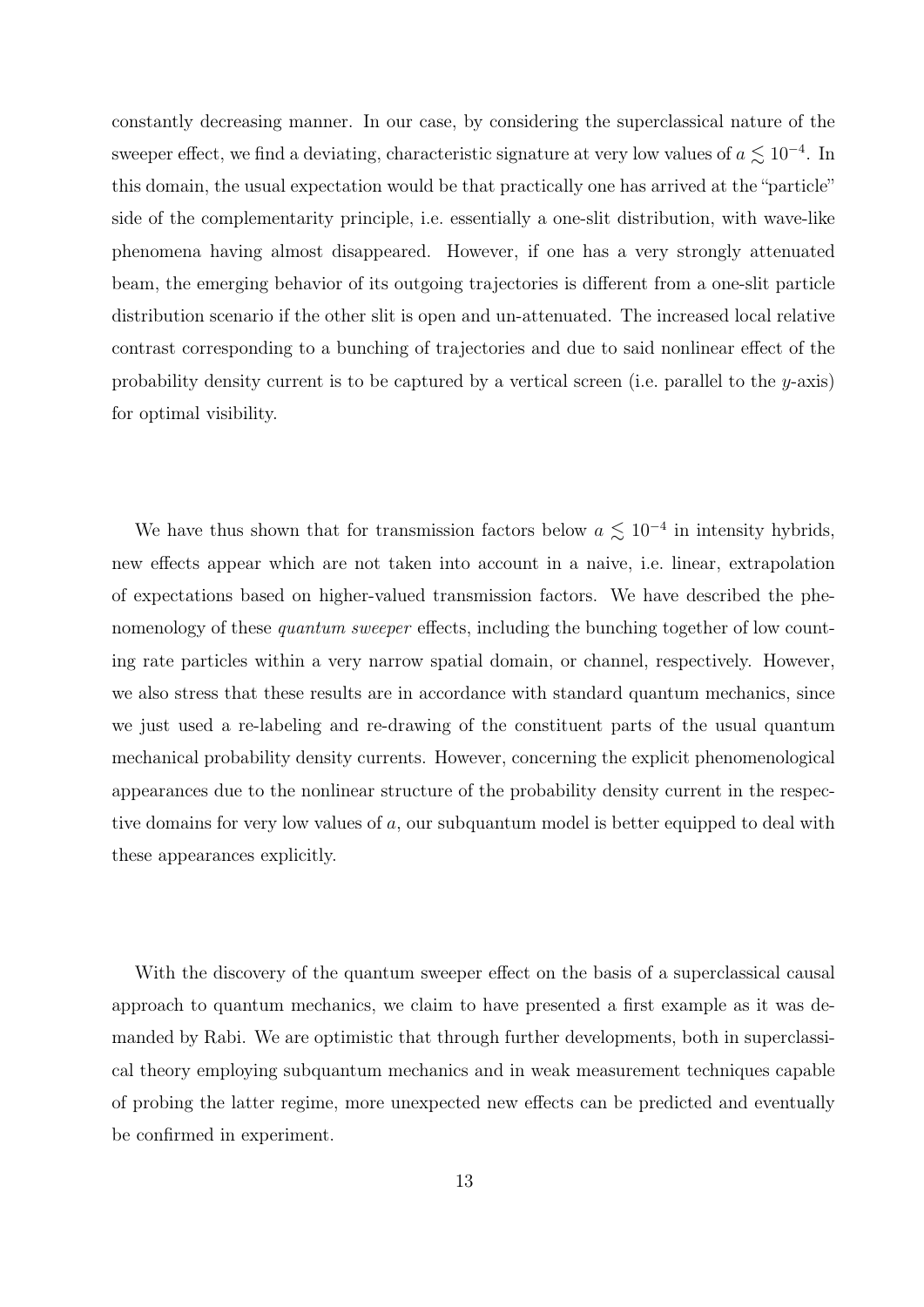#### ACKNOWLEDGMENTS

We thank Jan Walleczek for many enlightening discussions, and the Fetzer Franklin Fund for partial support of the current work.

- <span id="page-13-0"></span>[1] O. Freire Jr., "Science and exile: David Bohm, the cold war, and a new interpretation of quantum mechanics," HSPS 36 [\(2005\) 1–34,](http://dx.doi.org/10.1525/hsps.2005.36.1.1) [arXiv:physics/0508184 \[physics.hist-ph\]](http://arxiv.org/abs/physics/0508184).
- <span id="page-13-1"></span>[2] G. Grössing, S. Fussy, J. Mesa Pascasio, and H. Schwabl, "Extreme beam attenuation in double-slit experiments: Quantum and subquantum scenarios," [Ann. Phys.](http://dx.doi.org/10.1016/j.aop.2014.11.015) 353 (2015) [271–281,](http://dx.doi.org/10.1016/j.aop.2014.11.015) [arXiv:1406.1346 \[quant-ph\]](http://arxiv.org/abs/1406.1346).
- <span id="page-13-2"></span>[3] G. Grössing, S. Fussy, J. Mesa Pascasio, and H. Schwabl, "Implications of a deeper level explanation of the deBroglie–Bohm version of quantum mechanics," [Quantum Stud.: Math.](http://dx.doi.org/10.1007/s40509-015-0031-0) [Found.](http://dx.doi.org/10.1007/s40509-015-0031-0) (2015) , [arXiv:1412.8349 \[quant-ph\]](http://arxiv.org/abs/1412.8349). In Press.
- <span id="page-13-3"></span>[4] H. Rauch and J. Summhammer, "Static versus time-dependent absorption in neutron interferometry," [Phys. Lett. A](http://dx.doi.org/10.1016/0375-9601(84)90586-3) 104 (1984) 44–46.
- <span id="page-13-4"></span>[5] H. Rauch, J. Summhammer, M. Zawisky, and E. Jericha, "Low-contrast and low-counting-rate measurements in neutron interferometry," Phys. Rev. A 42 [\(1990\) 3726–3732.](http://dx.doi.org/10.1103/PhysRevA.42.3726)
- <span id="page-13-5"></span>[6] G. Grössing, ed., Emergent Quantum Mechanics 2011. No. 361/1. IOP Publishing, Bristol, 2012. Url: http://iopscience.iop.org/1742-6596/361/1.
- <span id="page-13-6"></span>[7] G. Grössing, H.-T. Elze, J. Mesa Pascasio, and J. Walleczek, eds., Emergent Quantum Mechanics 2013. No. 504/1. IOP Publishing, Bristol, 2014. Url: http://iopscience.iop.org/1742-6596/504/1.
- <span id="page-13-7"></span>[8] E. Fort, A. Eddi, A. Boudaoud, J. Moukhtar, and Y. Couder, "Path-memory induced quantization of classical orbits," PNAS 107 [\(2010\) 17515–17520.](http://dx.doi.org/10.1073/pnas.1007386107)
- [9] Y. Couder and E. Fort, "Single-particle diffraction and interference at a macroscopic scale," [Phys. Rev. Lett.](http://dx.doi.org/10.1103/PhysRevLett.97.154101) 97 (2006) 154101.
- <span id="page-13-8"></span>[10] Y. Couder and E. Fort, "Probabilities and trajectories in a classical wave-particle duality," [J.](http://dx.doi.org/10.1088/1742-6596/361/1/012001) [Phys.: Conf. Ser.](http://dx.doi.org/10.1088/1742-6596/361/1/012001) 361 (2012) 012001.
- <span id="page-13-9"></span>[11] G. Grössing, S. Fussy, J. Mesa Pascasio, and H. Schwabl, "Emergence and collapse of quantum mechanical superposition: Orthogonality of reversible dynamics and irreversible